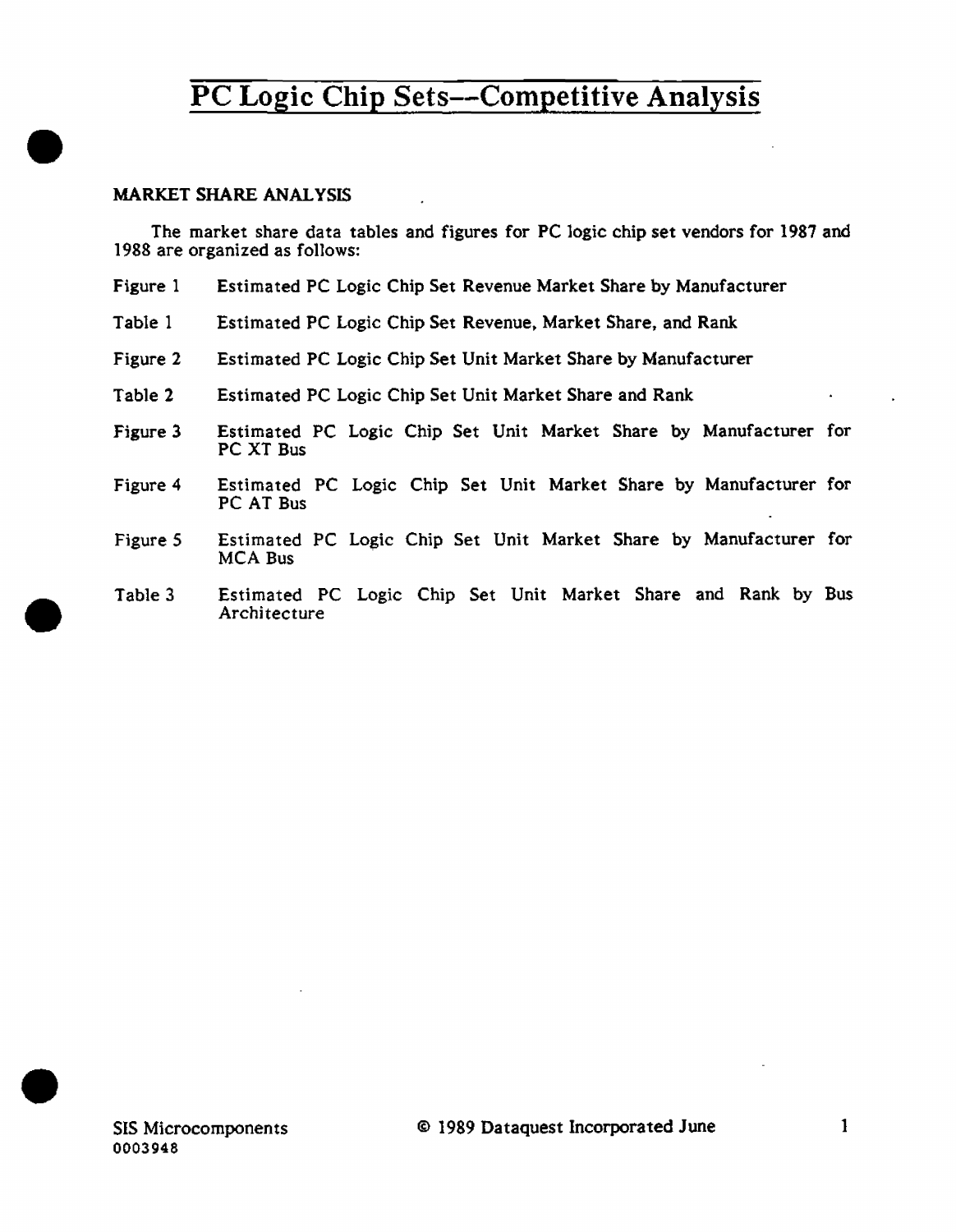## Figure I

Estimated PC Logic Chip Set Revenue Market Share by Manufacturer





1987 Total Revenue = \$144 Million

Source: Dataquest June 1989

•

•

•

0003948-1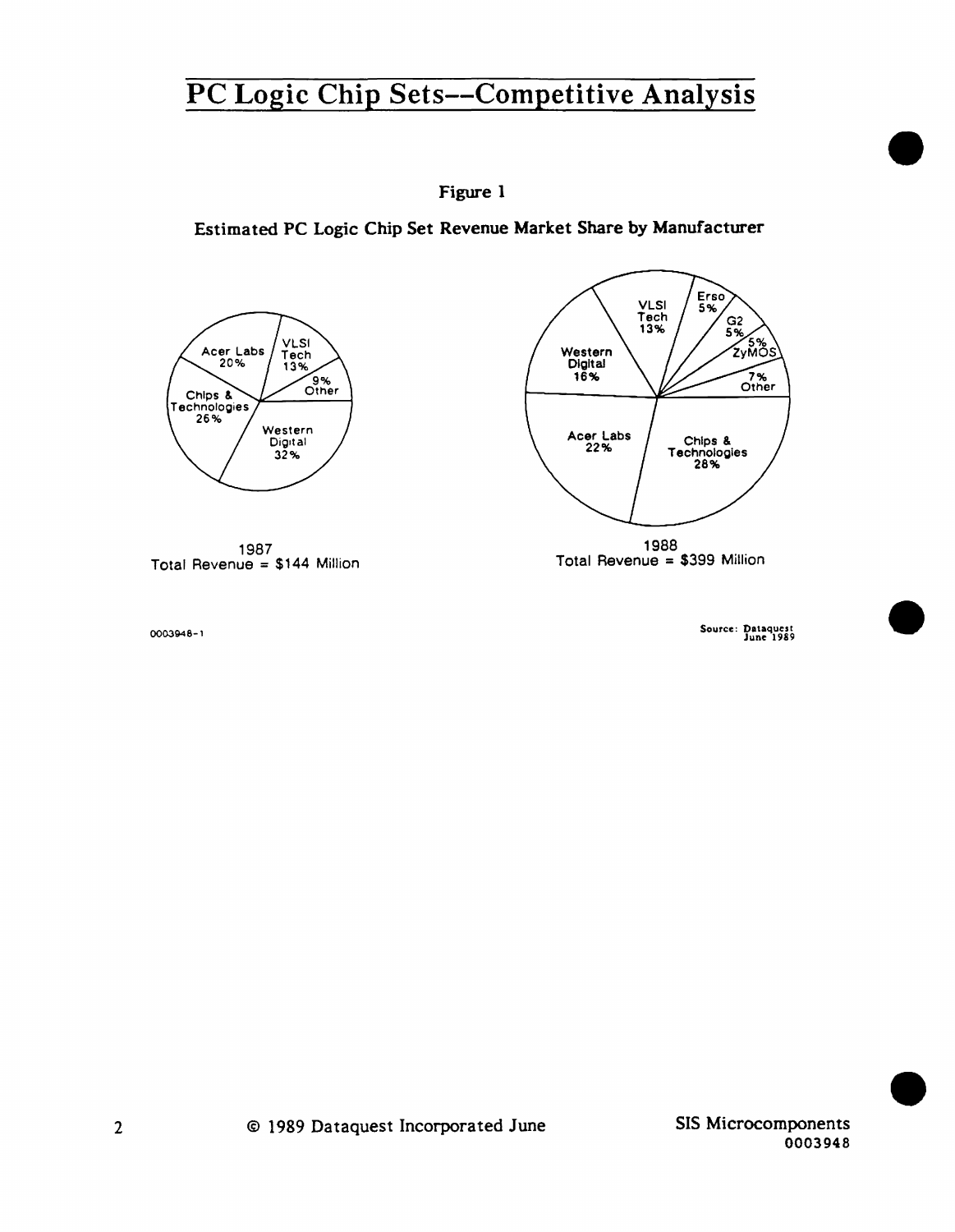### Table 1

#### Estimated PC Logic Chip Set Revenue, Market Share, and Rank (Millions of Dollars)

| Rank |                 |                        | 1988    |              | 1987    |              |
|------|-----------------|------------------------|---------|--------------|---------|--------------|
| 1988 | 1987            | Vendor                 | Revenue | <b>Share</b> | Revenue | <b>Share</b> |
|      | $\mathbf{2}$    | Chips and Technologies | \$112   | 28.1%        | \$ 37   | 25.7%        |
| 2    | 3               | Acer Laboratories      | 86      | 21.5         | 29      | 20.2         |
| 3    |                 | Western Digital        | 63      | 15.7         | 46      | 31.9         |
| 4    | 4               | VLSI Technology        | 50      | 12.6         | 18      | 12.5         |
| 5    | $N/\lambda$     | G2                     | 19      | 4.8          | N/A     | 0            |
| 6    | 5               | <b>ERSO</b>            | 19      | 4.7          | 5       | 3.5          |
| 7    | 6               | <b>ZyMOS</b>           | 18      | 4.5          | 4       | 2.8          |
|      |                 | Other                  | $-32$   | 8.0          |         | <u>3.5</u>   |
|      |                 | Total                  | \$399   | 100.0%       | \$144   | 100.09       |
| N/A  | = Not Available |                        |         |              |         |              |

Source: Dataquest **June 1989** 

Figure 2

## Estimated PC Logic Chip Set Unit Market Share by Manufacturer



0003948-2

Source: Dataquest<br>June 1989

SIS Microcomponents 0003948

#### © 1989 Dataquest Incorporated June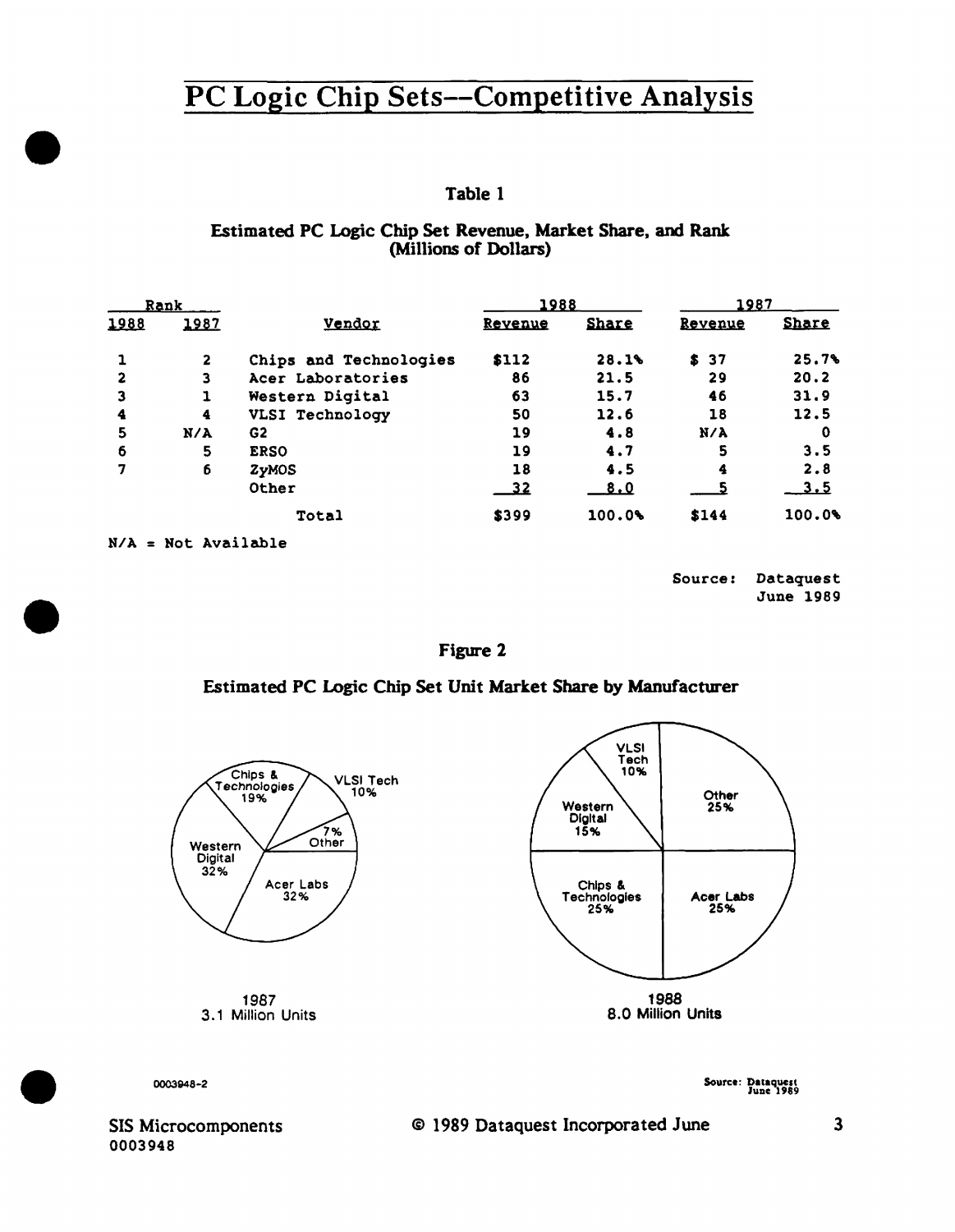| n<br>Ш<br>۰ |  |
|-------------|--|
|-------------|--|

Estimated PC Logic Chip Set Unit Market Share and Rank

|      | Unit Share Rank |                        | 1988         | 1987         |
|------|-----------------|------------------------|--------------|--------------|
| 1988 | 1987            | Vendor                 | <b>Share</b> | <b>Share</b> |
| 1    | 2               | Chips and Technologies | 25.2%        | 19.1%        |
| 2    | 1               | Acer Laboratories      | 24.7         | 32.1         |
| з    | ı               | Western Digital        | 14.8         | 32.1         |
| 4    | 3               | VLSI Technology        | 9.9          | 9.6          |
| 5    | 5               | ZyMOS                  | 6.3          | 3.1          |
| 6    | 4               | <b>ERSO</b>            | 4.9          | 3.2          |
| 7    | N/A             | G2                     | 3.8          | N/A          |
|      |                 | Other                  | <u> 10.4</u> | 0.8          |
|      |                 | Total                  | 100.0%       | 100.0%       |
|      |                 |                        |              |              |

 $N/A = Not Available$ 

Source: Dataquest June 1989

Figure 3

Estimated PC Logic Chip Set Unit Market Share by Manufacturer for PC XT Bus



Source: Dataquest<br>June 1989

SIS Microcomponents 0003948

0003048-3

© 1989 Dataquest Incorporated June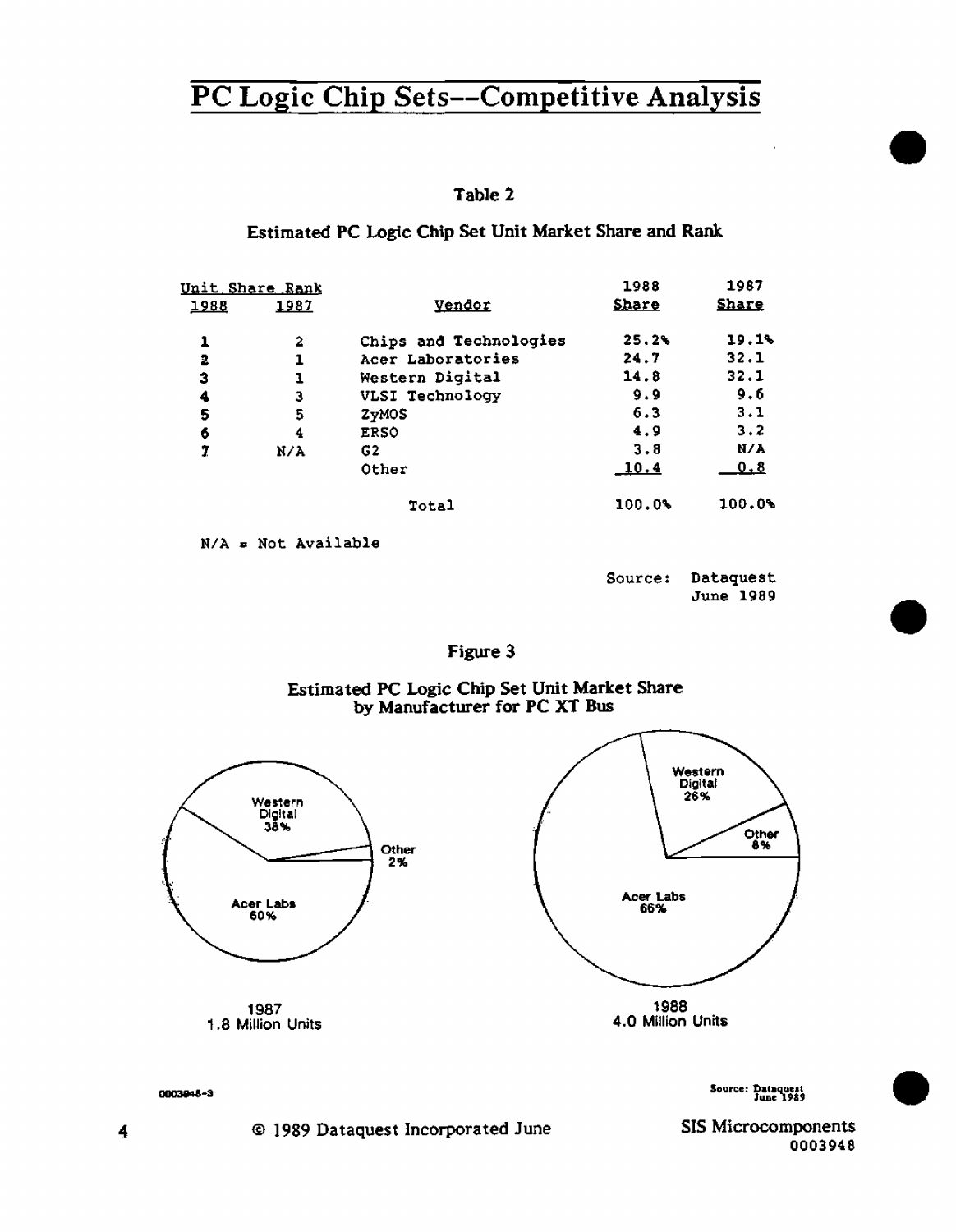Figure 4

Estimated PC Logic Chip Set Unit Market Share by Manufacturer for PC AT Bus



0003948-4

 $\bar{z}$ 

•

•

•

Source: Dataquest<br>1989 June

SIS Microcomponents 0003948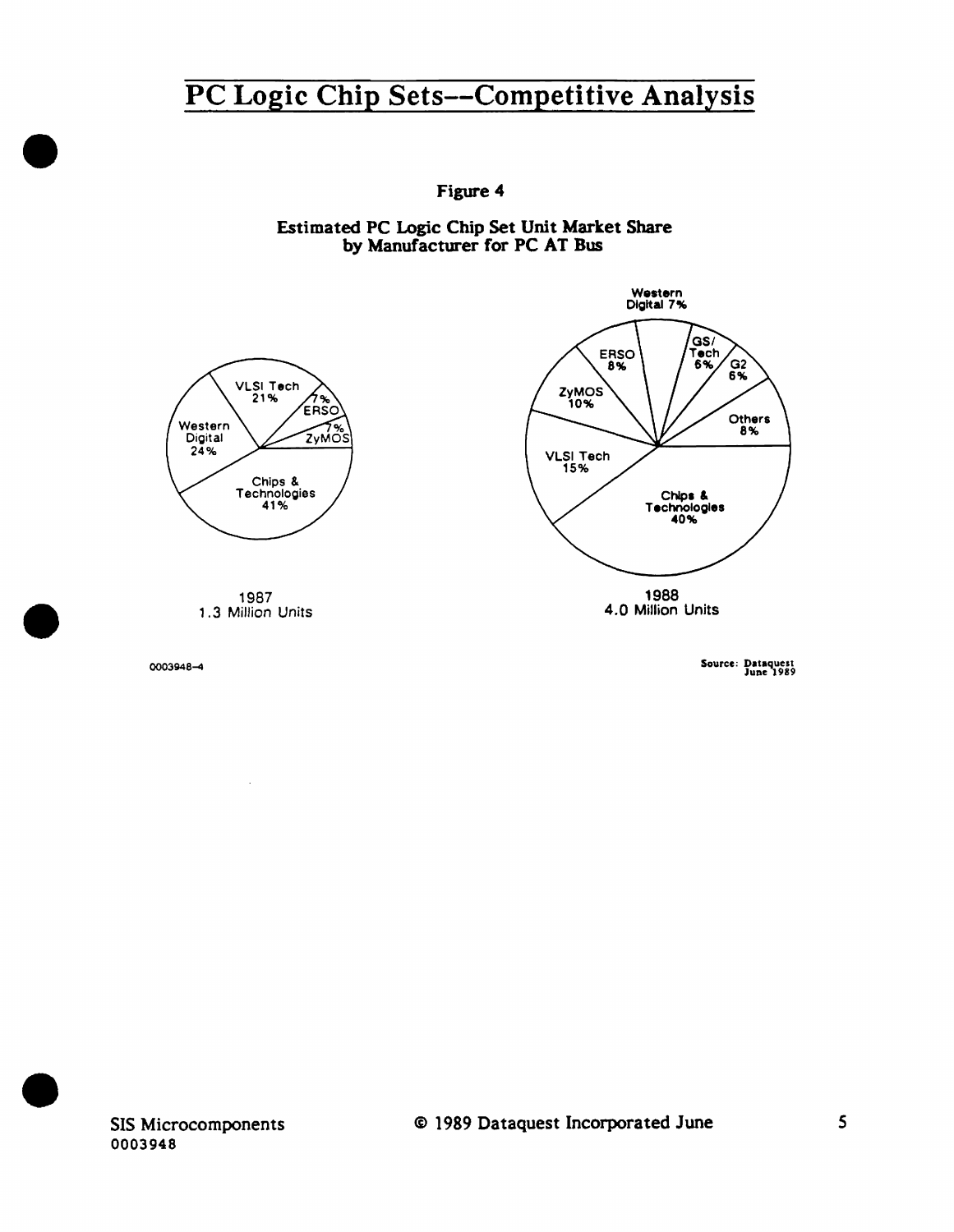

 $\sim 0.000$ 

Figure 5

Estimated PC Logic Chip Set Unit Market Share<br>by Manufacturer for MCA Bus

SIS Microcomponents 0003948

J.

¥